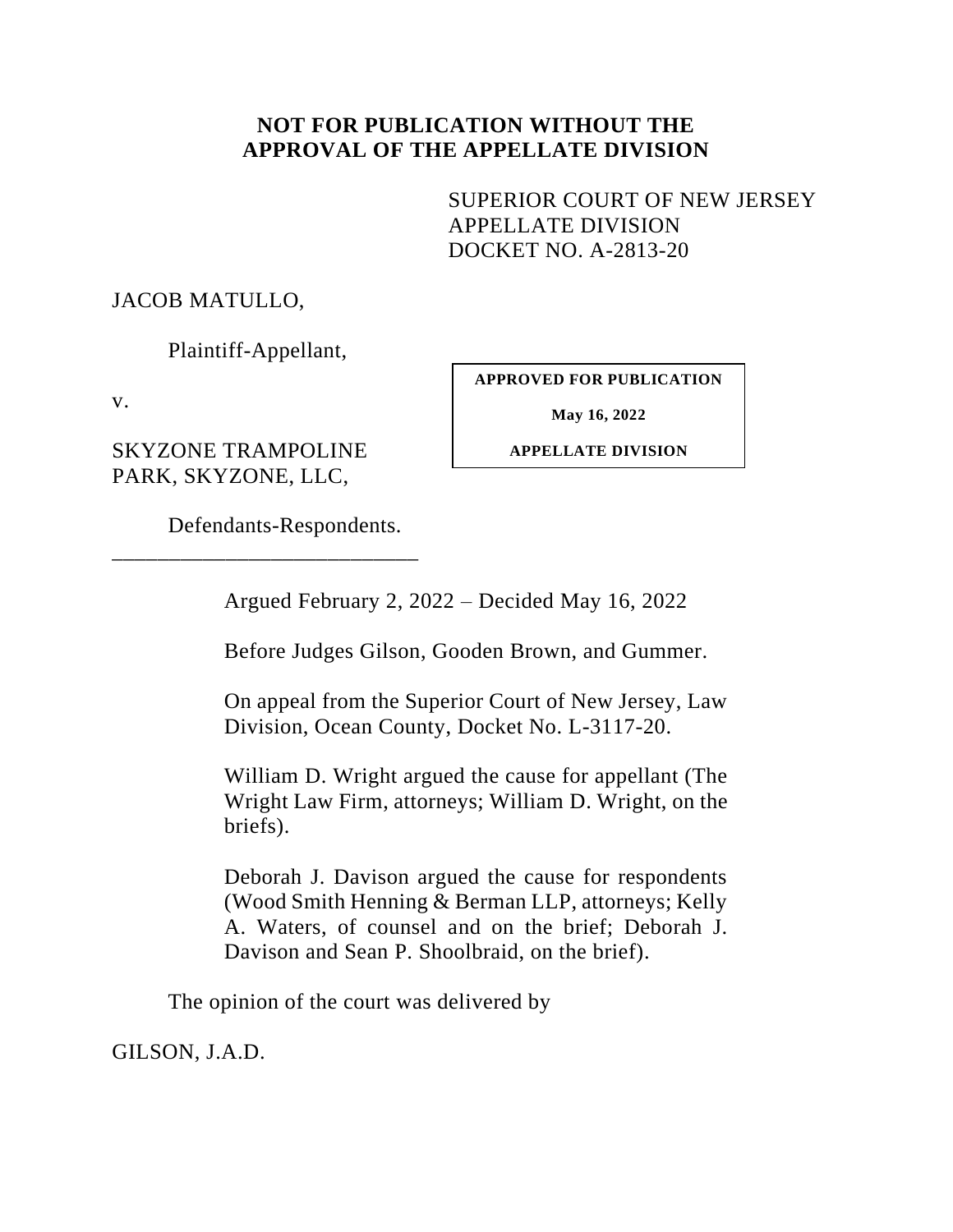In this appeal, we address the enforceability of an arbitration provision in an agreement signed by a fifteen-year-old minor to gain access to a commercial trampoline park. We hold that the arbitration provision is not enforceable because the minor had the right to disaffirm the agreement and the limited exceptions to that right did not apply.

Accordingly, we reverse and vacate the order granting defendants' motion to compel arbitration of plaintiff's claims and to dismiss his complaint with prejudice. We remand with instruction that plaintiff's complaint be reinstated so that his claims can be litigated in the Law Division.

## I.

The trial court decided the motion under Rules 4:6-2(a) and 4:6-2(e). Accordingly, we take the facts from the pleadings and "assume that the allegations in the pleadings are true and afford the pleader all reasonable inferences." Sparroween, LLC v. Twp. of W. Caldwell, 452 N.J. Super. 329, 339 (App. Div. 2017).

On November 10, 2017, plaintiff went to the Sky Zone Trampoline Park in Lakewood, New Jersey. He was fifteen years old. When he entered the Sky Zone facility, plaintiff was presented with a "Participant Agreement, Release and Assumption of Risk (The Agreement)." The Agreement had various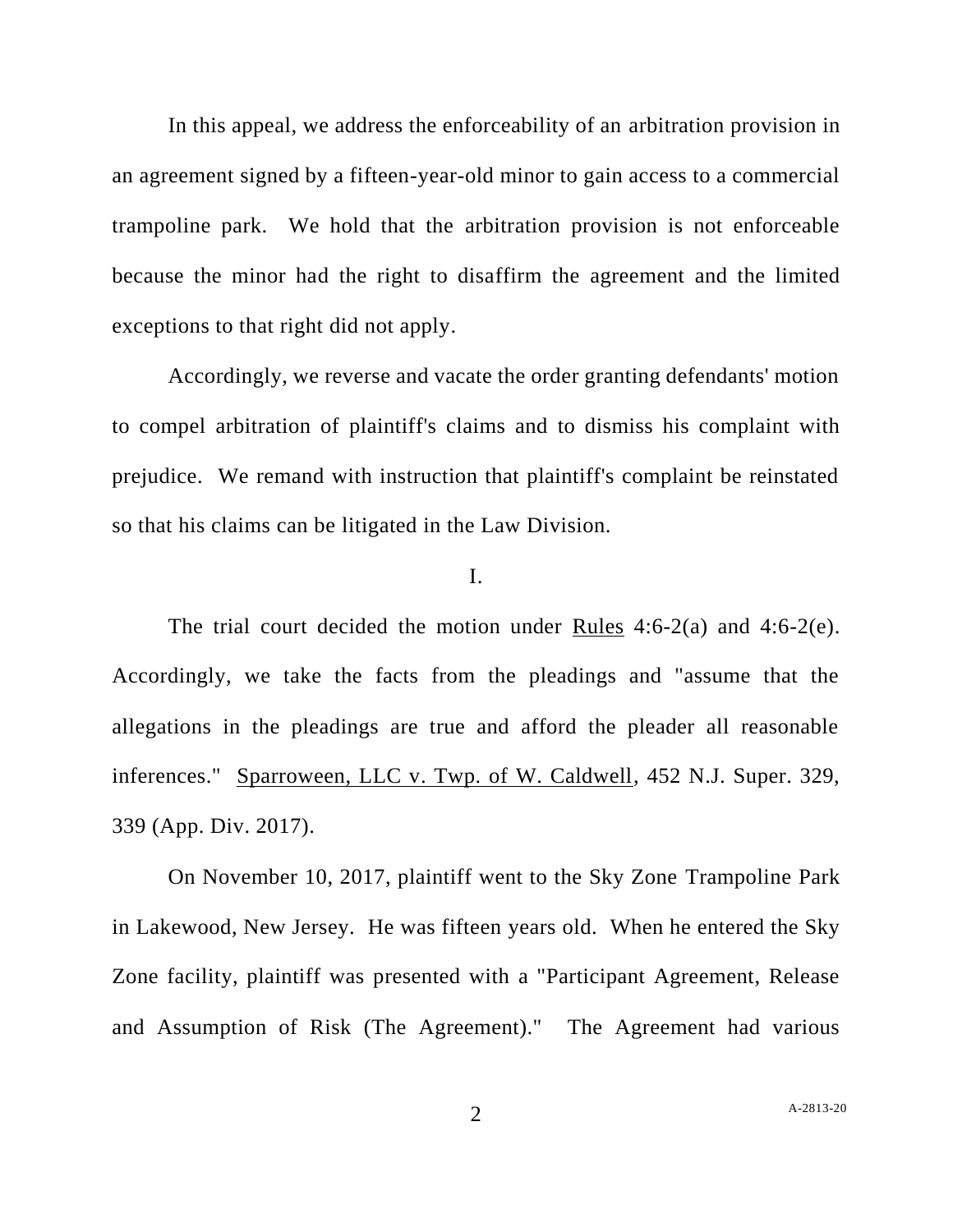provisions, including an "ARBITRATION OF DISPUTES; TIME LIMIT TO BRING CLAIM" (the Arbitration Provision). The Arbitration Provision stated that the patron was waiving his or her right to bring a lawsuit against the Sky Zone Trampoline Park and its affiliates, agents, and employees. The Arbitration Provision also explained that any claims arising out of the patron's access to or use of the trampoline park would be resolved by arbitration. The Provision went on to state that the Agreement was governed by New Jersey law and that any arbitration would be governed by the Federal Arbitration Act (FAA), 9 U.S.C. §§ 1-16. In its entirety, the Arbitration Provision stated:

> I understand that by agreeing to arbitrate any dispute as set forth in this section, I am waiving my right, and the right(s) of the minor child(ren) above, to maintain a lawsuit against SZ and the other Releasees for any and all claims covered by this Agreement. By agreeing to arbitrate, I understand that I will **NOT** have the right to have my claim determined by a jury, and the minor child(ren) above will **NOT** have the right to have claim(s) determined by a jury. Reciprocally, SZ and the other Releasees waive their right to maintain a lawsuit against me and the minor child(ren) above for any and all claims covered by this Agreement, and they will not have the right to have their claim(s) determined by a jury. **ANY DISPUTE, CLAIM OR CONTROVERSY ARISING OUT OF OR RELATING TO MY OR THE CHILD'S ACCESS TO AND/OR USE OF THE SKY ZONE PREMISES AND/OR ITS EQUIPMENT, INCLUDING THE DETERMINATION OF THE SCOPE OR APPLICABILITY OF THIS AGREEMENT TO**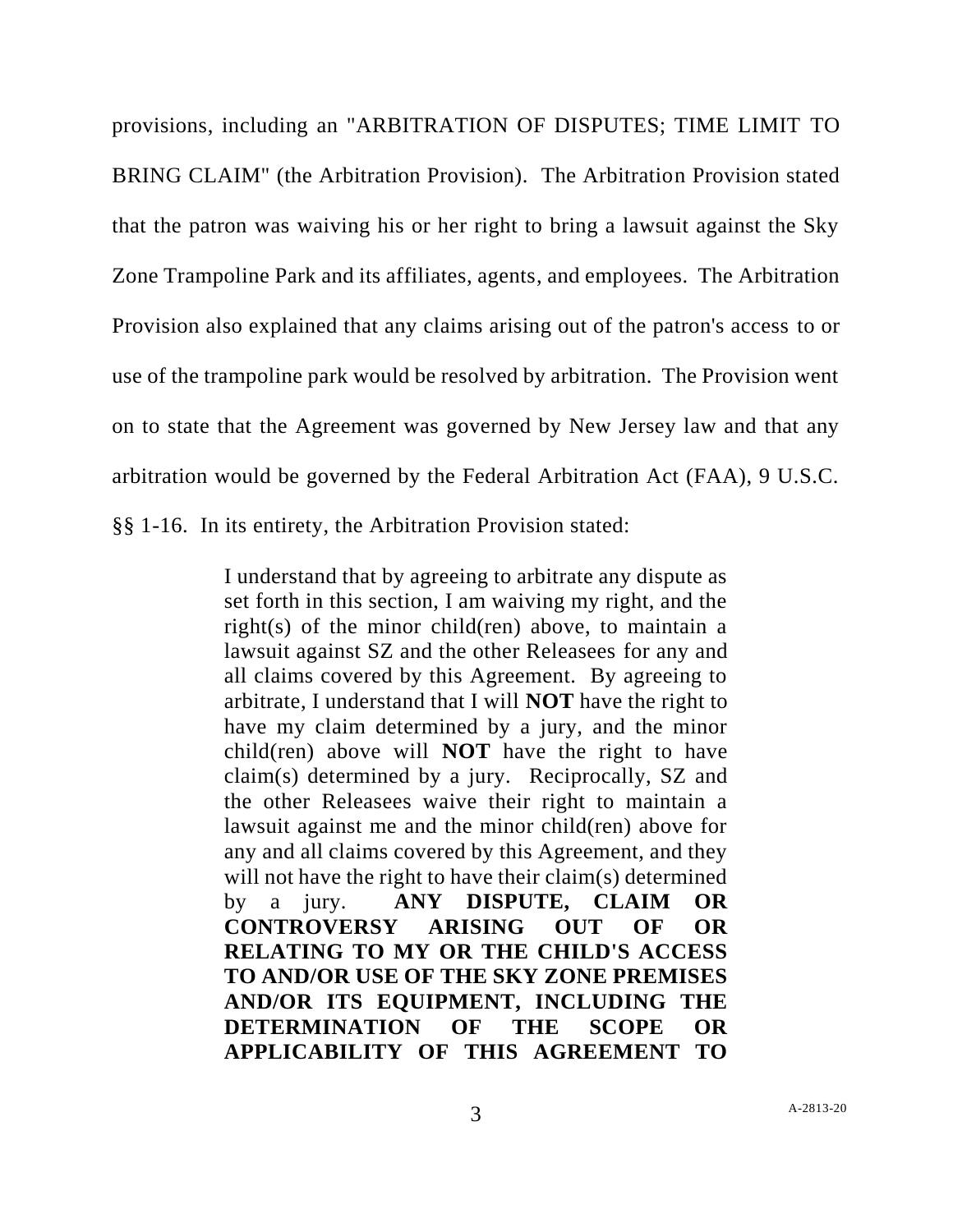**ARBITRATE, SHALL BE BROUGHT WITHIN ONE YEAR OF ITS ACCRUAL (i.e., the date of the alleged injury) FOR AN ADULT AND WITHIN THE APPLICABLE STATUTE OF LIMITATIONS FOR A MINOR AND BE DETERMINED BY ARBITRATION IN THE COUNTY OF THE SKY ZONE FACILITY, NEW JERSEY, BEFORE ONE ARBITRATOR. THE ARBITRATION SHALL BE ADMINISTERED BY JAMS PURSUANT TO ITS RULE 16.1 EXPEDITED ARBITRATION RULES AND PROCEDURES. JUDGMENT ON THE AWARD MAY BE ENTERED IN ANY COURT HAVING JURISDICTION. THIS CLAUSE SHALL NOT PRECLUDE PARTIES FROM SEEKING PROVISIONAL REMEDIES IN AID OF ARBITRATION FROM A COURT OF APPROPRIATE JURISDICTION.**

This Agreement shall be governed by, construed and interpreted in accordance with the laws of the State of New Jersey, without regard to choice of law principles. Notwithstanding the provision with respect to the applicable substantive law, any arbitration conducted pursuant to the terms of this Agreement shall be governed by the Federal Arbitration Act (9 U.S.C., Sec. 1-16), I understand and acknowledge that the JAMS Arbitration Rules to which I agree are available online for my review at jamsadr.com, and include JAMS Comprehensive Arbitration Rules & Procedures; Rule 16.1 Expedited Procedures; and, Policy On Consumer Minimum Standards Of Procedural Fairness.

The Agreement had a place for the patron to electronically sign it and provide the signer's birthdate. Just above that information, the Agreement explained that if the patron was bringing a child with him or her, by signing the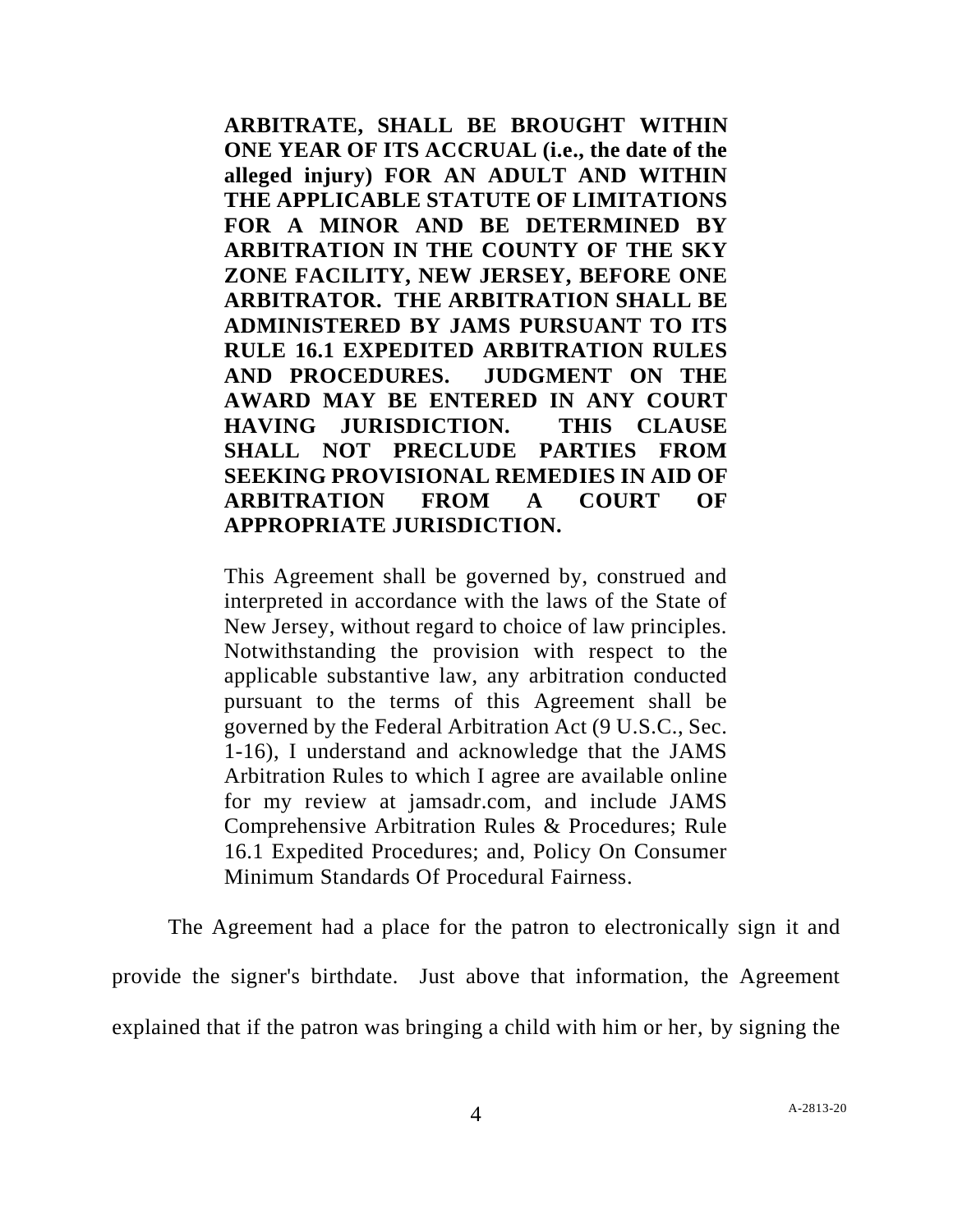Agreement the patron was representing he or she was a parent, legal guardian, or had the power of attorney with authority to execute the Agreement on behalf of the child. At the end of that paragraph, the Agreement stated:

> "I am eighteen years of age or older, I am entering this Agreement on behalf of myself, my spouse or domestic partner, the [c]hild and our respective and/or collective issues, parents, siblings, heirs, assignees, personal representatives, estate(s) and anyone else who can claim by or through such person or persons (collectively, the 'Releasing Parties')."

In executing the Agreement, plaintiff first listed himself as the signing party and gave a birthday of July 4, 1998. He also listed himself as a minor and gave the birthday of July 4, 2002.

In December 2020, plaintiff filed a complaint in the Law Division alleging that he had been severely injured while participating in jumping activities at the trampoline park in 2017. As defendants, plaintiff named Sky Zone Trampoline Park and Sky Zone, LLC (collectively Sky Zone or defendants).<sup>1</sup>

Defendants moved to dismiss plaintiff's complaint and compel arbitration based on the Arbitration Provision. After hearing oral argument, the motion judge granted defendants' motion and explained the reasons for the ruling on the

<sup>&</sup>lt;sup>1</sup> According to defendants, the trampoline park is owned and operated by "Sky Zone, LLC, and Buckingham Investment Group, Inc. i/p/a Sky Zone Trampoline Park<sup>"</sup>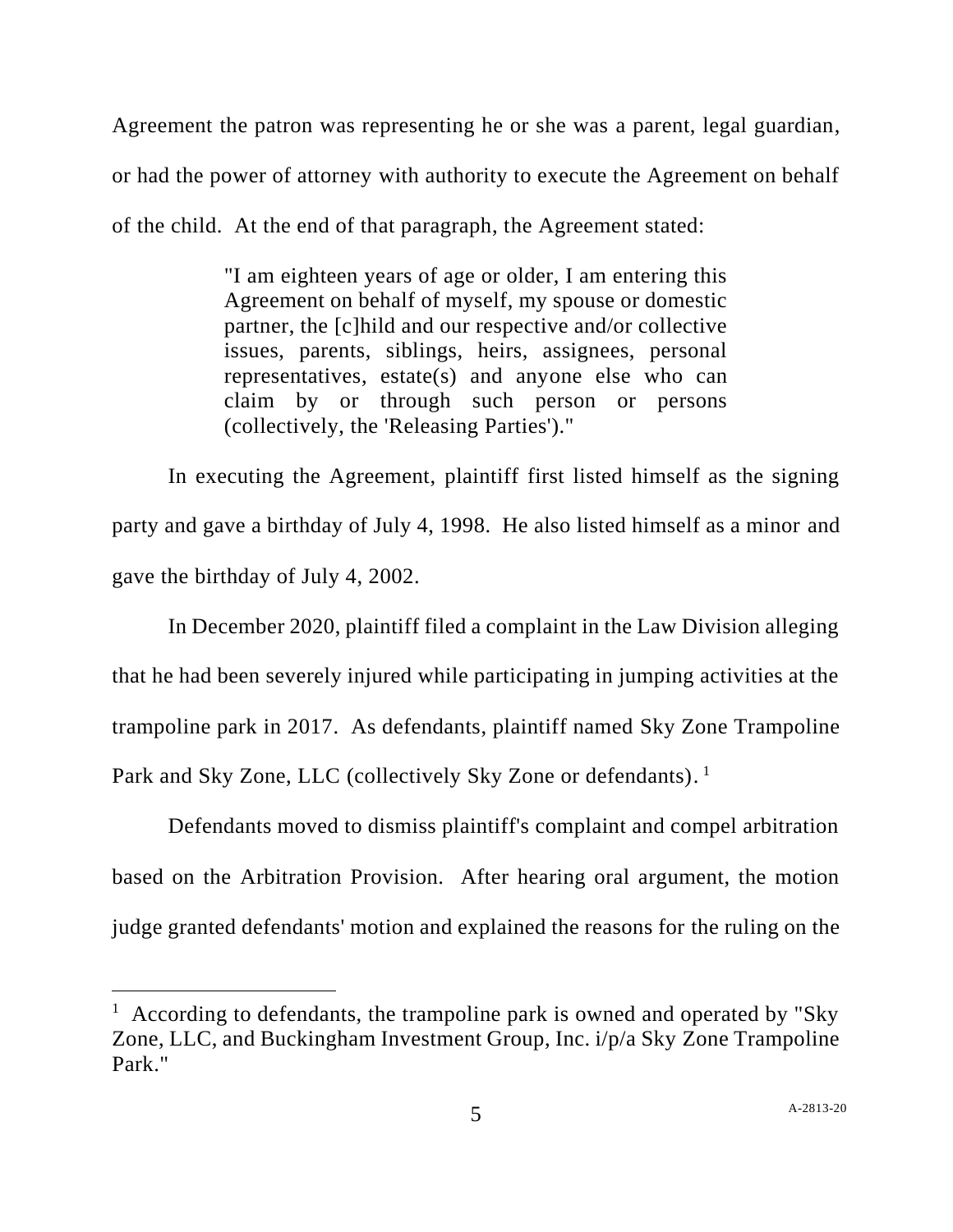record. The judge acknowledged the general rule that a minor can avoid a contract but held that plaintiff had defrauded Sky Zone by representing that he was an adult when he signed the Agreement. The judge also reasoned that the "equities" and "law" require that people should be bound to a contract when they receive the benefit of the contract through fraud. On April 30, 2021, the judge entered an order dismissing plaintiff's complaint with prejudice and compelling arbitration of his claims. Plaintiff now appeals from that order.

## II.

The principal argument plaintiff raises on appeal is that he had the right to disaffirm the Arbitration Provision because a minor can elect to avoid a contract and the estoppel exception to that right should not apply to the Provision. We hold that the agreement plaintiff signed was voidable.

We use a de novo standard of review when determining the enforceability of an arbitration agreement. Goffe v. Foulke Mgmt. Corp., 238 N.J. 191, 207 (2019) (citing Hirsch v. Amper Fin. Servs., LLC, 215 N.J. 174, 186 (2013)). The validity of an arbitration agreement is a question of law, and appellate courts conduct a plenary review of legal questions. Skuse v. Pfizer, Inc., 244 N.J. 30, 46 (2020) (citing Kernahan v. Home Warranty Adm'r of Fla., Inc., 236 N.J. 301,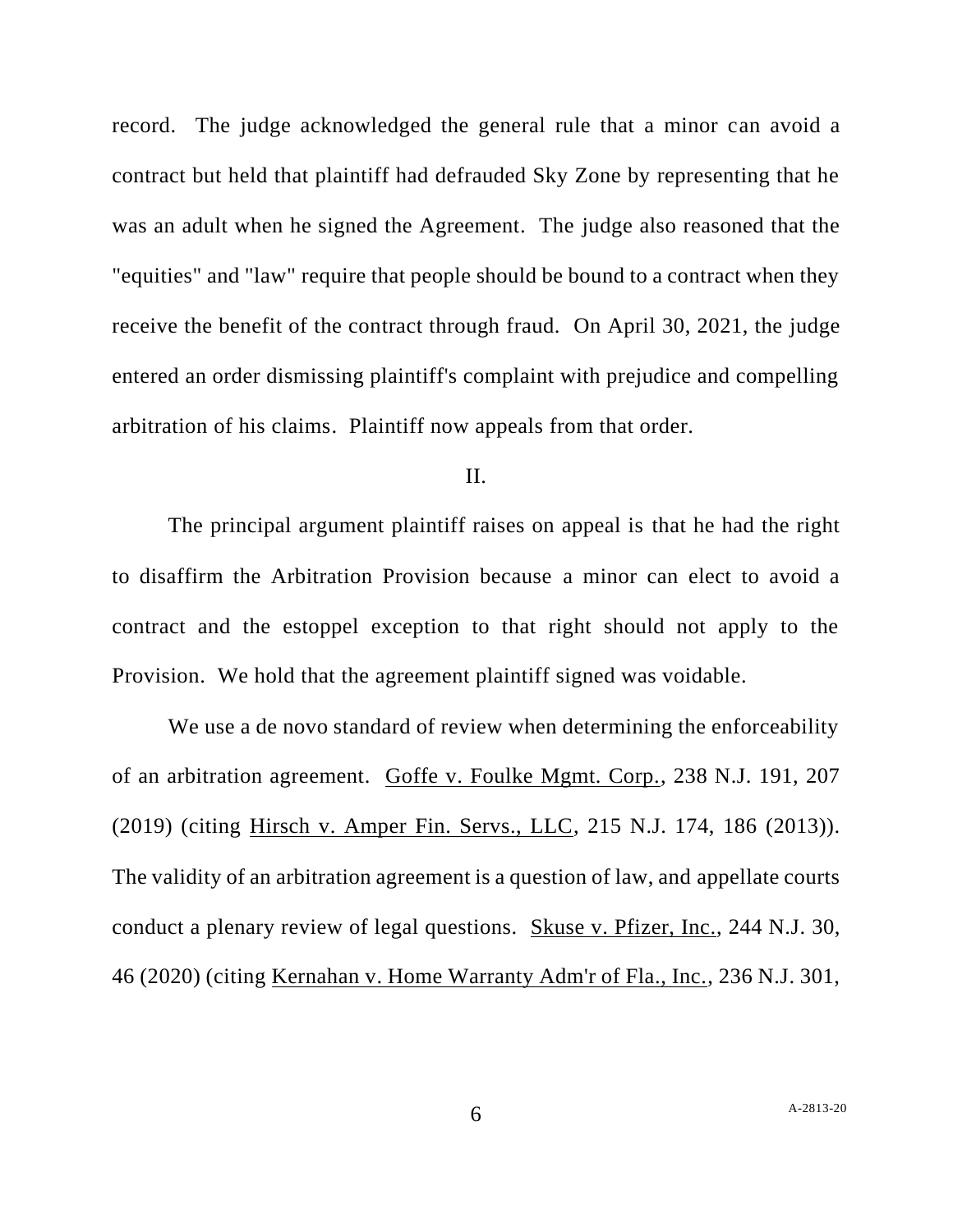316 (2019)); Atalese v. U.S. Legal Servs. Grp., L.P., 219 N.J. 430, 445-46 (2014) (citing Kieffer v. Best Buy, 205 N.J. 213, 222-23 (2011)).

The FAA and "the nearly identical New Jersey Arbitration Act [(NJAA)] enunciate federal and state policies favoring arbitration." Atalese, 219 N.J. at 440 (citation omitted). Under both the FAA and NJAA, arbitration is fundamentally a matter of contract. 9 U.S.C. § 2; NAACP of Camden Cnty. E. v. Foulke Mgmt. Corp., 421 N.J. Super. 404, 424 (App. Div. 2011). "[T]he FAA 'permits states to regulate . . . arbitration agreements under general contract principles,' and a court may invalidate an arbitration clause 'upon such grounds as exist at law or in equity for the revocation of any contract.'" Atalese, 219 N.J. at 441 (alteration in original) (quoting Martindale v. Sandvik, Inc., 173 N.J. 76, 85 (2002)). The NJAA also permits arbitration agreements to be invalidated under general principles of contract law. N.J.S.A. 2A:23B-6(a); Flanzman v. Jenny Craig, Inc., 244 N.J. 119, 133-34 (2020).

A. A Minor's Right to Avoid a Contract.

New Jersey has long recognized the general rule that a person can disaffirm a contract he or she entered before reaching the age of majority and avoid being bound by the terms of the contract. Mechs. Fin. Co. v. Paolino, 29 N.J. Super. 449, 453 (App. Div. 1954); see also Restatement (Second) of

7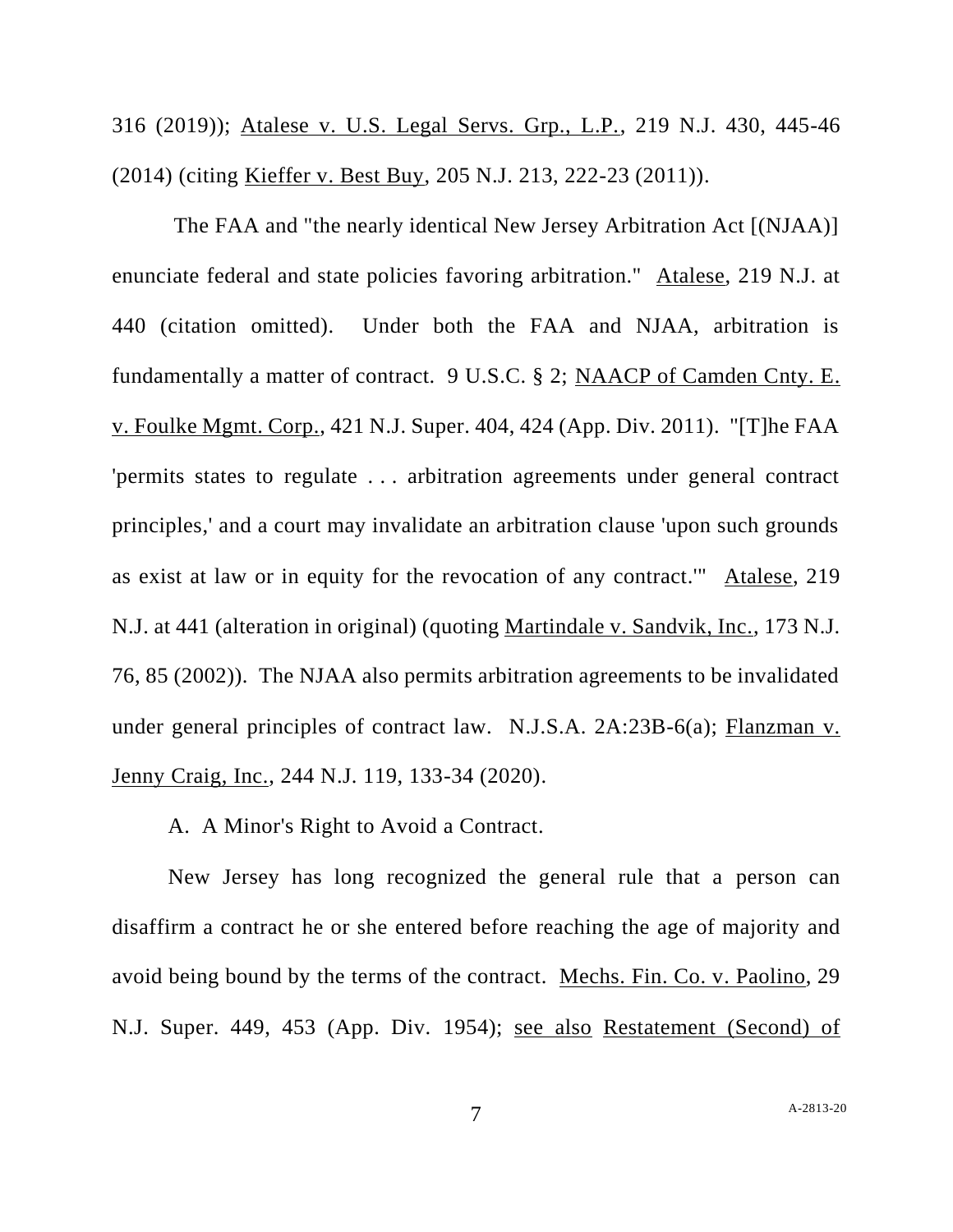Contracts §§ 12, 14 (Am. Law Inst. 1981); 7 Corbin on Contracts § 27.2 (Perillo rev. 2002); 5 Williston on Contracts § 9.5 (Lord ed., 4th ed. 1993); Hojnowski v. Vans Skate Park, 187 N.J. 323, 349-50 (2006) (LaVecchia, J., concurring in part and dissenting in part). This rule, which is sometimes called the infancy defense, has its genesis in the concept that minors do not have the capacity to bind themselves to contractual obligations. See La Rosa v. Nichols, 92 N.J.L. 375, 379 (1918); Bancredit, Inc. v. Bethea, 65 N.J. Super. 538, 547 (App. Div. 1961).

Exceptions to the general rule include an estoppel exception that can preclude disaffirmance if the minor, when entering the contract, misrepresented that he or she was an adult. See La Rosa, 92 N.J.L. at 380. In La Rosa, the Court of Errors and Appeals, the state's highest court at that time, established the estoppel exception. The plaintiff in La Rosa was twenty years old when he entered a contract with the defendant garage owner for storage and repair of his car. Id. at 375, 379. At that time, the age of majority was twenty-one years, but the plaintiff falsely represented that he was an adult when he entered the contract. Ibid. The garage charged \$74.49 for the storage and the services. When the plaintiff refused to pay, the garage owner retained possession of the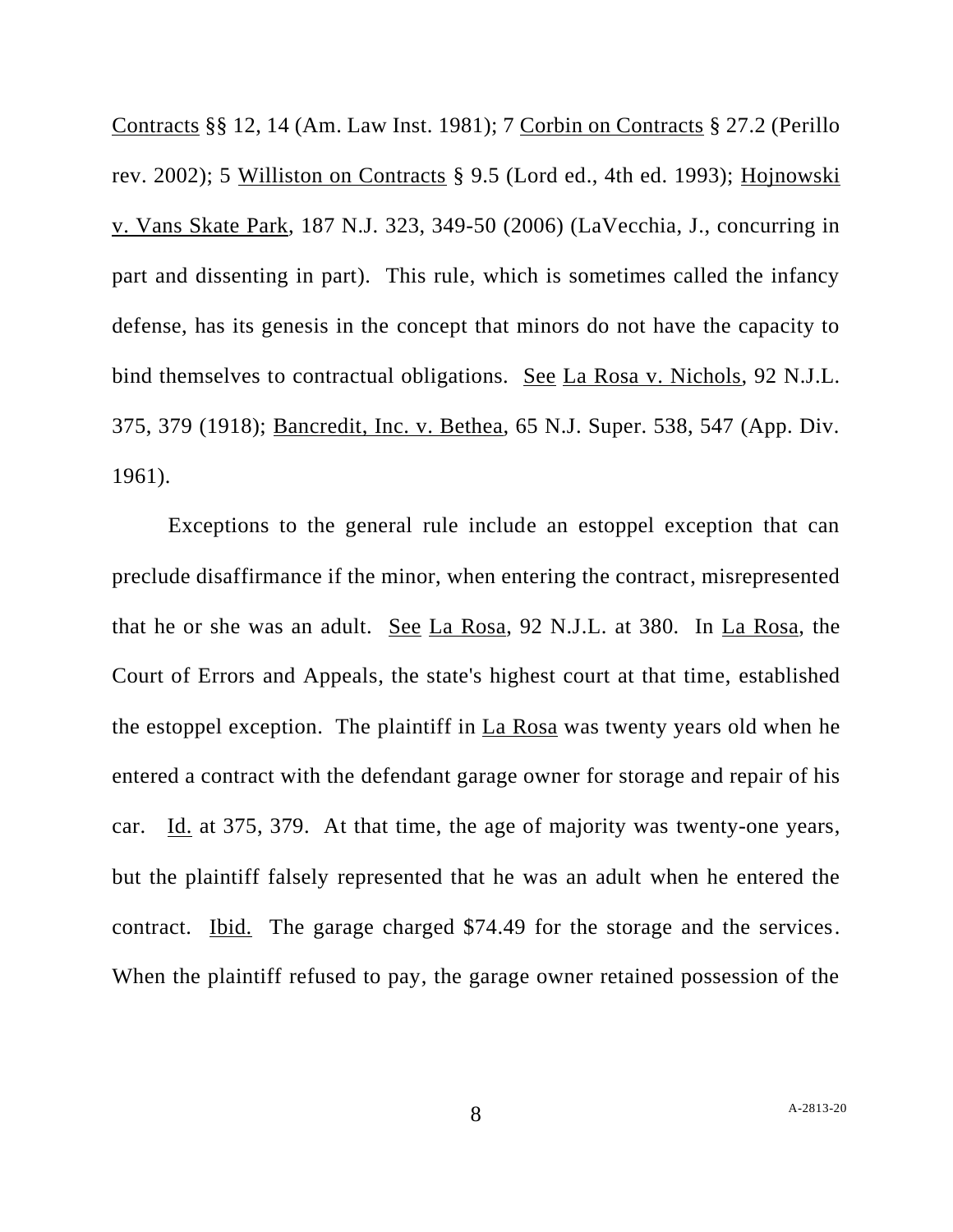car, and the plaintiff brought a replevin action seeking to repudiate the contract.

Id. at 375-76.

The La Rosa Court acknowledged the general rule that a contract with a minor is voidable by the minor. Id. at 378. The Court held, however, that a minor can be equitably estopped from exercising that right:

> [I]f a youth under 21 years of age, by falsely representing himself [or herself] to be an adult, which he [or she] appears to be, for the purpose of inducing another to enter into a contract with him [or her], and thereby, through such representation and appearance the other party is led to believe that such infant is an adult, and makes a contract with him [or her], the benefit of which he [or she] obtains and retains, then, in a suit on that contract, the minor will not be permitted to set up the privilege of infancy, because, by his [or her] fraudulent conduct he [or she] has estopped himself [or herself] from so pleading; and this in a court of law, as well as in a court of equity.

[Id. at 380.]

For the exception to apply, the party seeking to enforce the contract must show that (1) the minor misrepresented that he or she was an adult; (2) the other party reasonably relied on the misrepresentation; and (3) the minor received and retained the benefit of the contract. Ibid.; Manasquan Sav. & Loan Ass'n v. Mayer, 98 N.J. Super. 163, 164 (App. Div. 1967). Consequently, the estoppel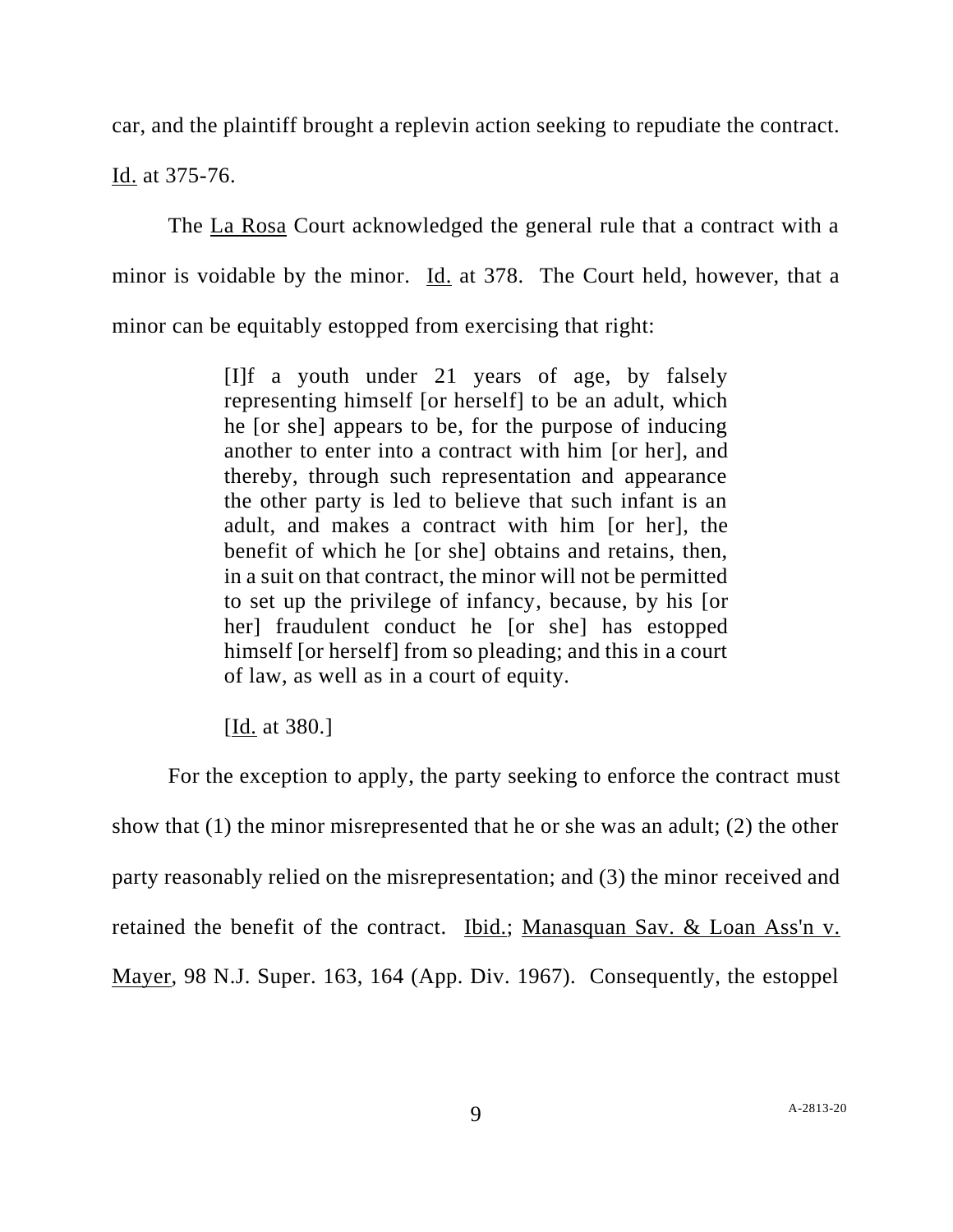exception "applies only where the [minor] received and retained a benefit under the contract he [or she] fraudulently induced." Paolino, 29 N.J. Super. at 454.

B. The Application of the Law to the Arbitration Provision.

Plaintiff was fifteen years old when he signed the Agreement with the Arbitration Provision. Consequently, he is entitled to assert the infancy defense that allows him to elect to disaffirm the contract. Sky Zone argues that he should be estopped from disavowing the Agreement because he lied about his age by representing that he was nineteen years old. We reject that argument as applied to the Agreement signed by plaintiff.

Sky Zone does not claim that any of its employees or representatives reviewed the Agreement before plaintiff entered the park. Had a Sky Zone representative reviewed plaintiff's information, that representative could not have reasonably relied on the information provided by plaintiff. Plaintiff signed himself in as the "signing party." In doing so, he used his own name: "Jacob Matullo." And he gave his date of birth as "7/4/1998," which would have made him nineteen years old at the time. Plaintiff then listed himself as a minor using the same name "Jacob Matullo," with a date of birth of "7/4/2004." Anyone reviewing that information would have had to question its accuracy. There were obvious questions as to the authority of the nineteen-year-old to waive the rights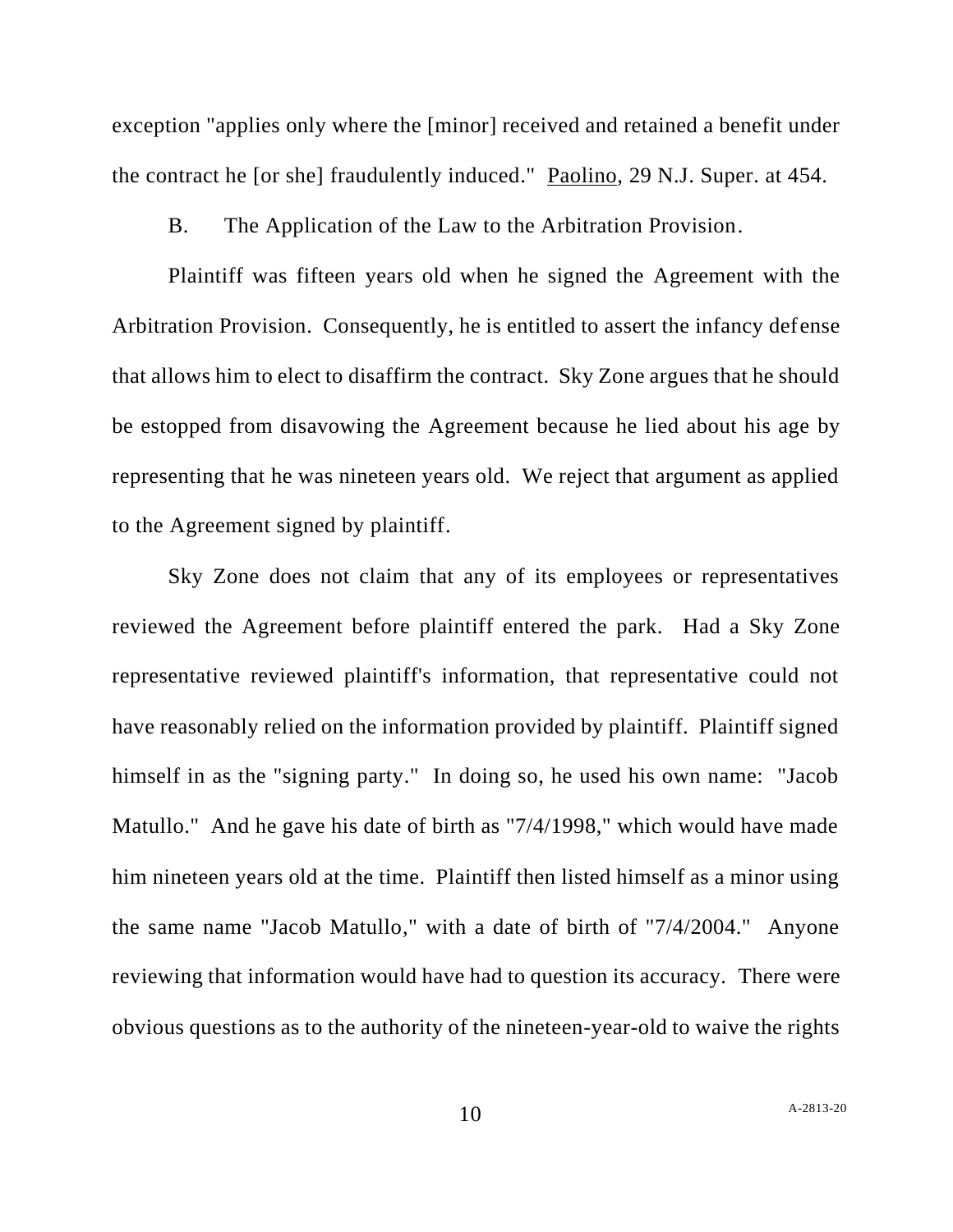of the fifteen-year-old. Moreover, the use of the same name and the listing of birthdays, which were on the same month and day and four years apart, raised even more questions. A reasonable person reviewing that information would have recognized how unlikely it is that a nineteen-year-old is the legal guardian of a fifteen-year-old who shares the same name and birthday. Sky Zone could not have reasonably relied on one sentence in which plaintiff misrepresented his age when in the next sentence he disclosed his age.

Our holding here is consistent with the rationale the New Jersey Supreme Court applied in Hojnowski v. Vans Skate Park, 187 N.J. 323 (2006). In Hojnowski, the Court held that a parent could not sign a pre-injury release of a minor's future tort claims arising out of the use of a commercial recreational facility and that such agreements were unenforceable. 187 N.J. at 338. The Court based that ruling on New Jersey's public policy of protecting minors. Id. at 333. Although the Court also ruled that a parent can bind a minor to an arbitration agreement, the important principle is that an authorized adult must assent to the arbitration agreement on behalf of the minor. Id. at 343. No authorized adult assented to the Arbitration Provision, and Sky Zone cannot show it reasonably relied on plaintiff's assent.